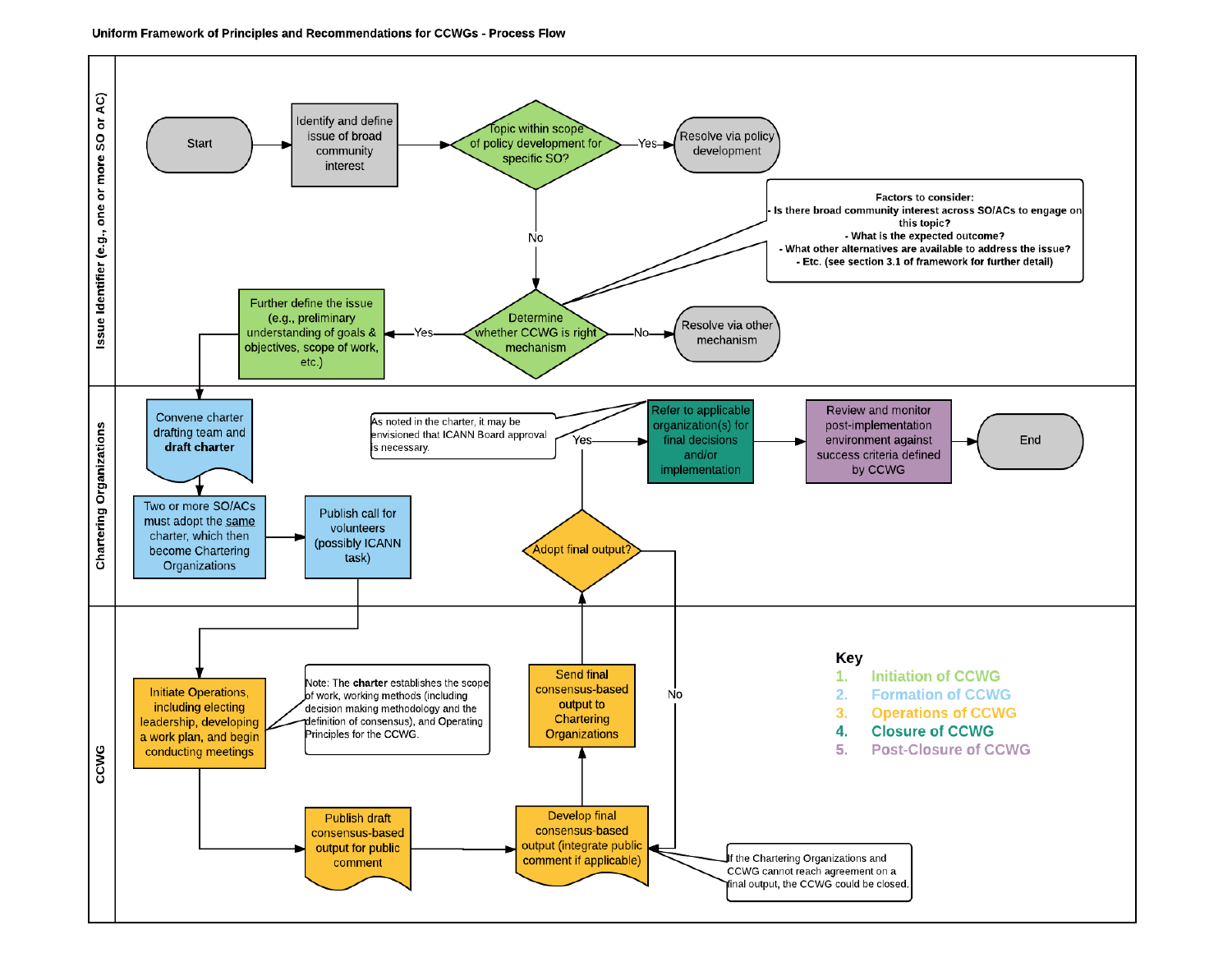# A Uniform Framework of Principles and Recommendations for Cross Community Working Groups (CCWG) – User Guide<sup>1</sup>

### How to Utilize the Framework

The framework is divided into three sections, of increasing levels of detail.

**Section 1.0 Introduction** provides a high-level overview of fundamental concepts regarding Cross Community Working Groups (CCWGs) and emphasizes the following points:

- The framework is a collection of community-agreed recommended guidelines rather than a *collection of rigid principles.*
- Perhaps the most important decision to be made is to determine if a CCWG is the most appropriate mechanism to address the issue at hand.
- This section highlights a number of basic characteristics of CCWGs, including:
	- $\circ$  Two or more Supporting Organizations or Advisory Committees must adopt a single Charter
	- $\circ$  The Charter is of critical importance and provides guidance related to membership, reporting, operating principles and procedures, decision-making, etc.

**Section 2.0 High Level Description of the CCWG Life Cycle provides a basic understanding of each of the** five stages of a CCWG (i.e., Initiation, Formation, Operations, Closure, and Post-Closure of a CCWG). *Notably, in discussing Initiation* in this section, the Framework is intended to assist with determining whether a CCWG is the proper mechanism to address the issue *identified* (e.g., Is the issue one that falls within the scope of policy development or the specific remit of, and therefore better addressed by, a single Supporting Organization (SO) or Advisory Committee (AC); is there broad community interest and does the issue cut across multiple SO/ACs; etc.). The section provides a high level understanding of each of the remaining steps, as well as am overall process flow, of the CCWG life cycle.

**Section 3.0 Detailed Description of the CCWG Life Cycle** provides extensive guidance on how a CCWG is to operate, once it is determined that a CCWG is in fact the proper mechanism to address the particular issue. This section provides specific, procedural steps to consider during each element of the life cycle, though again, the framework is intended to be used as guidance rather than a set of rigid principles.

Finally, **Annex A: Draft CCWG Charter Template** provides a suggested charter template, which can be amended depending on the specific circumstances related to the particular issue. As noted above, the charter serves as the foundation for this Framework to operate as designed by the community.

 $1$  Please note, this document is intended to help understand the framework. The full document, available here (https://gnso.icann.org/en/drafts/uniform-framework-principles-recommendations-16sep16-en.pdf) is considered the authoritative version, to the extent there are any discrepancies between this document and the framework.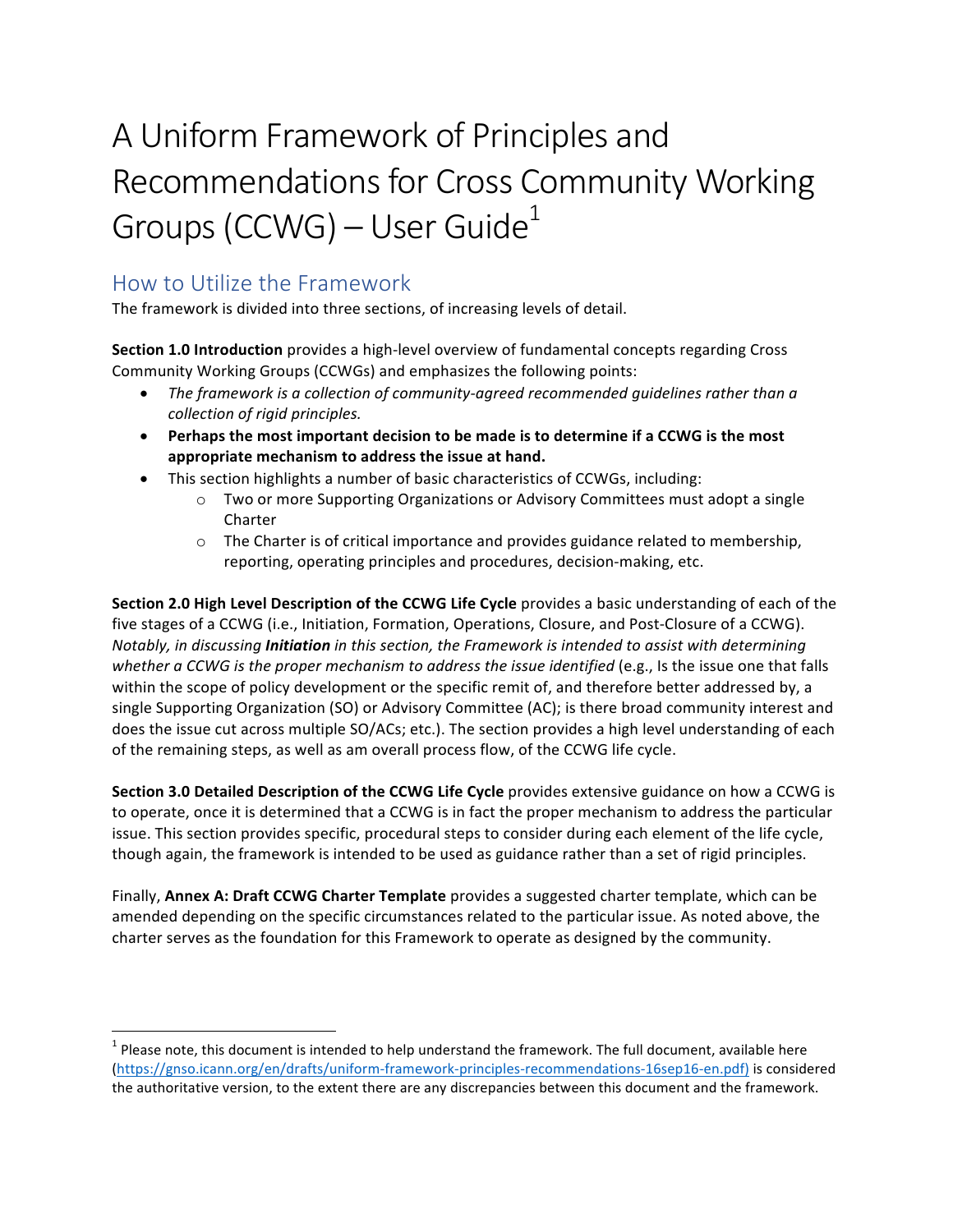## Frequently Asked Questions

### **Q:** What is a Cross Community Working Group (CCWG) and is it the right mechanism to resolve my community's issue?

A: A CCWG is a mechanism that allows two or more SO/ACs to work together to resolve an issue of common interest. The CCWG framework provides a fuller set of questions to consider in determining whether it is the right mechanism to resolve your issue, but it is critical to note that a CCWG does not supersede or act as a substitute for existing mechanisms that should be utilized to address an issue (e.g., policy development by the appropriate SO, as defined in the ICANN Bylaws). A CCWG may be appropriate if the issue is relevant across multiple SO/ACs, is of broad community interest, and is not policy development work within the remit of a single SO/AC.

#### **Q: My community has decided that the CCWG is the right mechanism. How do we form a CCWG?**

A: A key requirement for establishing a CCWG is that two or more SO/ACs express interest in working on the issue and wish to serve as Chartering Organizations. As such, it's very important that the issue is well defined and appropriately scoped, to allow the community to gauge their level of interest. Assuming two or more SO/ACs intend to participate, they should establish a drafting team to prepare the CCWG's charter. The charter serves as the foundation for this framework and is the document that establishes the scope of work, participation model, work processes, decision-making, anticipated actions for outputs, etc. The same charter must be adopted by all Chartering Organizations.

#### **Q:** Is ICANN Board approval required for the CCWG's outputs?

A: It depends on the scope of the issue being considered. The charter drafting team should consider whether this is foreseen as a requirement and capture accordingly in the charter.

### **Q: Who is expected to participate in a CCWG?**

A: Again, it depends on the scope of the issue being considered and should be something the charter drafting team considers. They may want to streamline the membership structure and establish Participants, Observers, and Board/Staff liaisons (or other model) or simply allow for open participation.

### **Q:** What happens if there are parts of the Framework that do not make sense for a particular issue?

A: The CCWG Framework is intended to provide an overall framework, developed by drawing upon the experiences of previous CCWGs. This community-developed framework is intended to provide guidance for the entire CCWG life cycle, but is not a rigid set of principles. In other words, certain parts can and should be amended to accommodate the features of specific issue if the need arises. Where specific points are viewed as important to any CCWG and as such are recommended for inclusion in any CCWG charter or scope, this has been highlighted in the Framework.

### **Q: How will the CCWG work to develop its deliverables?**

A: The CCWG is likely to conduct its work via online meetings, face to face sessions, over email, and other collaborative methods. More broadly speaking, the CCWG is expected to operate based on the principles as defined in its charter; so, for instance, definitions of consensus, handling of minority positions, issue resolution, etc. would all be driven by the contents of the charter. In most instances, CCWGs should operate much like most other community working groups and are not expected to receive separate funding except where this is specifically authorized.